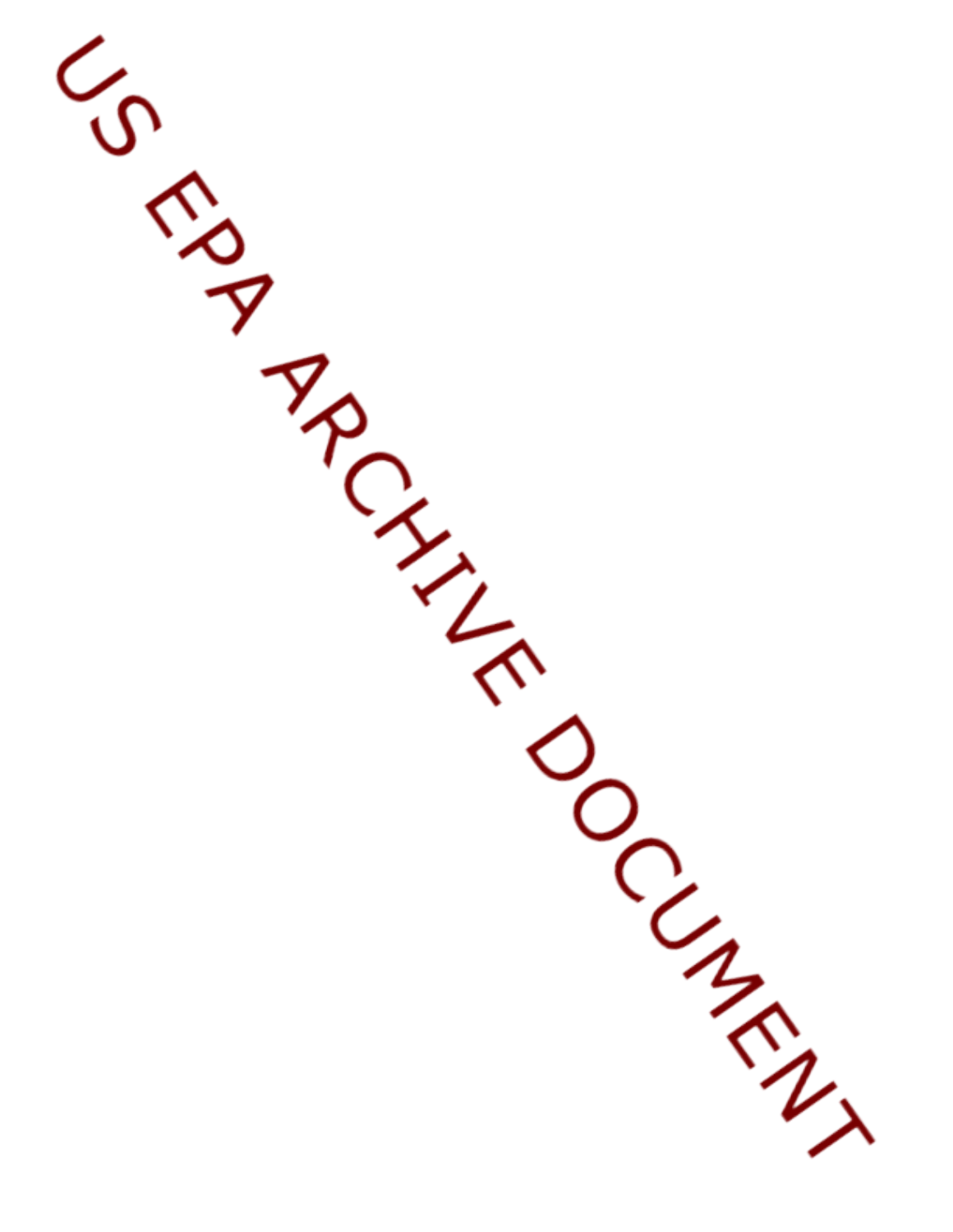#### **OVERVIEW SECTION**

#### **AGENCY:** ENVIRONMENTAL PROTECTION AGENCY (EPA).

#### **TITLE: "**TRIBAL TRAINING SUPPORT FOR THE AMERICAN INDIAN AIR QUALITY TRAINING PROGRAM AND TRIBAL AIR MONITORING SUPPORT CENTER"

**ACTION:** Request for Applications (RFA) - Initial Announcement.

**RFA NO:** OAR-IO-05-01

#### **CATALOG OF FEDERAL DOMESTIC ASSISTANCE (CFDA) NO:** 66.607

**DATES:** The closing date and time for receipt of Applications is April 22, 2005, 4:00 EST. All applications, however transmitted, must be received in the Program Office by the closing date and time to receive consideration.

To allow for efficient management of the competitive process, EPA requests eligible organizations submit an informal notice of "Intent to Apply" by April 8, 2005. Submission of an Intent to Apply is optional; it is a process management tool that will allow EPA to better anticipate the total staff time required for efficient review, evaluation, and selection of submitted proposals.

**SUMMARY:** This notice announces the availability of funds and solicits proposals from eligible entities to provide tribal training support for the "American Indian Air Quality Training Program" and the "Tribal Air Monitoring Support Center." The "American Indian Air Quality Training Program" provides workshop training, internships and technical support to tribal governments seeking to investigate, develop and establish air quality management programs for lands under their jurisdiction. The Tribal Air Monitoring Support Center is a partnership effort between the grant recipient and EPA's Office of Air and Radiation, hosted by the Radiation and Indoor Environments National (R&IEL) laboratory in Las Vegas, to provide a full spectrum of technical support to tribes undertaking air quality monitoring and related activities.

**FUNDING/AWARDS:** The total estimated funding for this competitive opportunity shall not exceed \$7.5 million. In FY 2005, total funding shall not exceed \$1.5 million. EPA anticipates award of one cooperative agreement, whose annual value shall not exceed \$1.5 million, resulting from this competitive opportunity. The cooperative agreement will be funded incrementally. Additional funds may be added in each subsequent year of the agreement, subject to satisfactory performance and the availability of funds.

#### **CONTENTS BY SECTION**

- I. Funding Opportunity Description
- II. Award Information
- III. Eligibility Information
- IV. Application and Submission Information
- V. Application Review Information
- VI. Award Administration Information
- VII. Agency Contact
- VIII. Other Information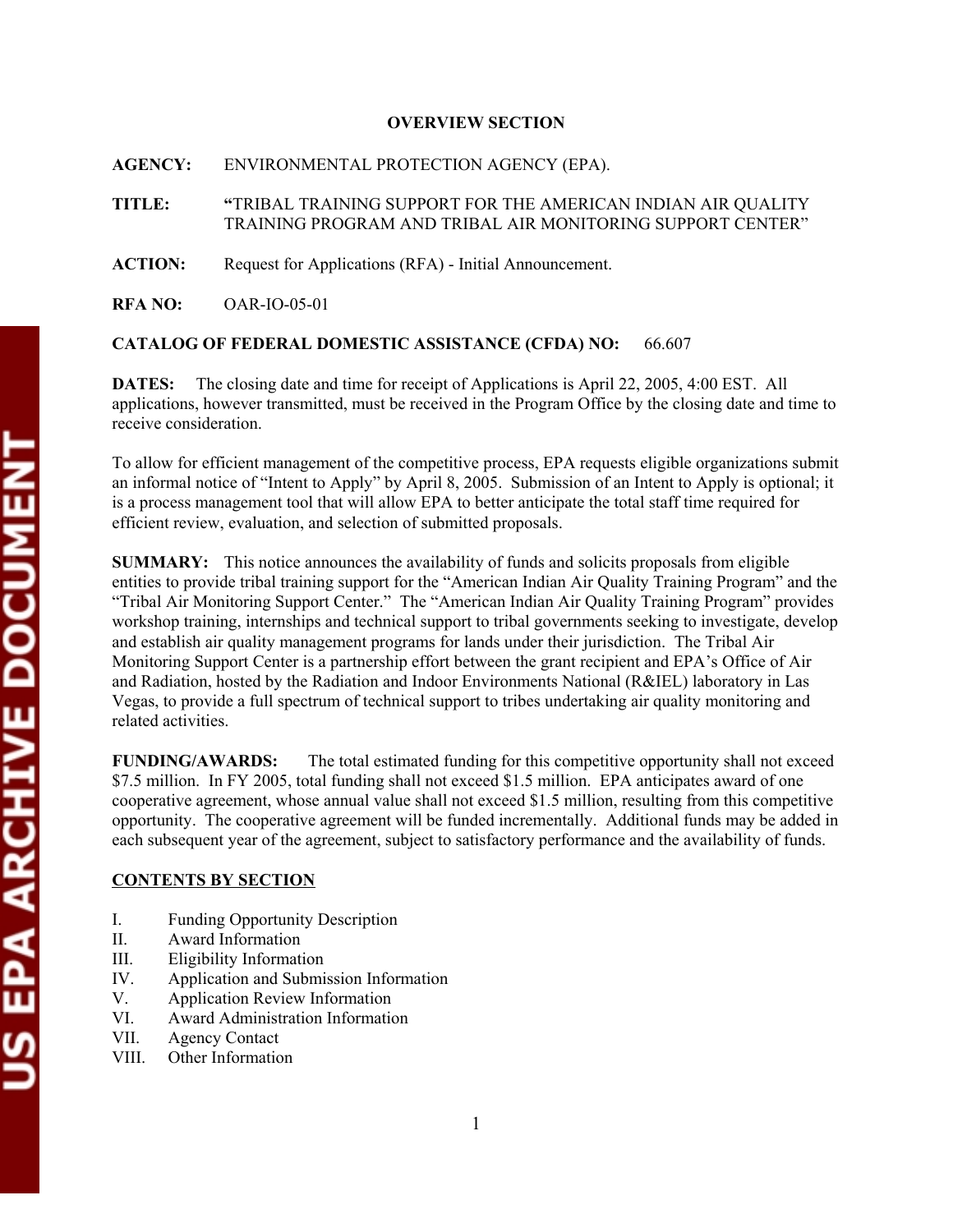#### **I. Funding Opportunity Description**

### **A. Background.**

Of the 570 federally-recognized tribes nationwide, 120 currently receive funding support from EPA to investigate their air quality and make informed decisions about how to best restore, protect and preserve air resources for lands within their jurisdiction. While roughly 40 tribal governments have completed air quality assessments and determined they had no further needs, many more do require support to conduct air quality related activities. The purpose of this project is to provide a continuous air quality training and technical support program for EPA's tribal partner governments.

1. Tribal Air Monitoring Support Center (TAMS).

EPA's Radiation and Indoor Environments Laboratory (R&IE) is one of two national EPA laboratories within the Office of Radiation and Indoor Air. The Center for Indoor Environments (CIE), located within the laboratory, provides unique scientific and technical support services in indoor air, ambient air and radon and also home of the labs' Tribal Air Monitoring Support Center.

The TAMS Center is a model partnership among tribes and EPA. Its' mission is to "develop tribal capacity to assess, understand and prevent environmental impacts that adversely affect health, cultural and natural resources." It is the first technical learning center designed to specifically meet the needs of tribes involved in air quality management in Indian country. The TAMS Center provides a centralized location where tribal environmental professionals can both obtain air monitoring training, and arrange for technical support from tribal and environmental professionals and EPA.

2. American Indian Air Quality Training Program (AIAQTP).

The AIAQTP began in 1993 as a way to provide tribal governments interested in air quality with training and support that would facilitate their interaction with EPA and air quality programs. The mission of AIAQTP is to assist in the building of tribal capacity for air quality management, ensure that courses are culturally sensitive and provide high-quality, up to date training. The Office of Air and Radiation has supported this activity since its inception, and tribes have made meaningful gains and progress as a result.

Beginning with three workshops in 1993, the AIAQTP has offered more than 20 individual workshops in each of the last few years. The scheduling and content of the workshops are based on a combination of air quality expertise and experience coupled with feedback from participants and instructors, and close interactions with tribal governments nationwide as well as with EPA, to ensure courses are developed and offered to meet current and ongoing needs of tribal governments. In addition to the workshop courses, the AIAQTP provides a Tribal Environmental Resource Center and Professional Assistance segments to ensure training activities are fully supported.

## **B. EPA Strategic Plan Linkage and Anticipated Outcomes/Outputs.**

1. *Linkage to EPA Strategic Plan.* This project supports progress towards EPA Strategic Plan Goal 1(Clean Air and Global Climate Change),Objective 1.1 (Healthier Outdoor Air), Sub-Objectives 1.1.1 (More People Breathing Clean Air) and 1.1.2 (Reduced Risk from Toxic Air Pollutants), Objective 1.2 (Healthier Indoor Air) and, Objective 1.4 (Radiation), Sub-Objectives 1.4.1 (Enhance Radiation Protection) and 1.4.2 (Maintain Emergency Response Readiness). This project supports EPA efforts to encourage and facilitate involvement of tribal partner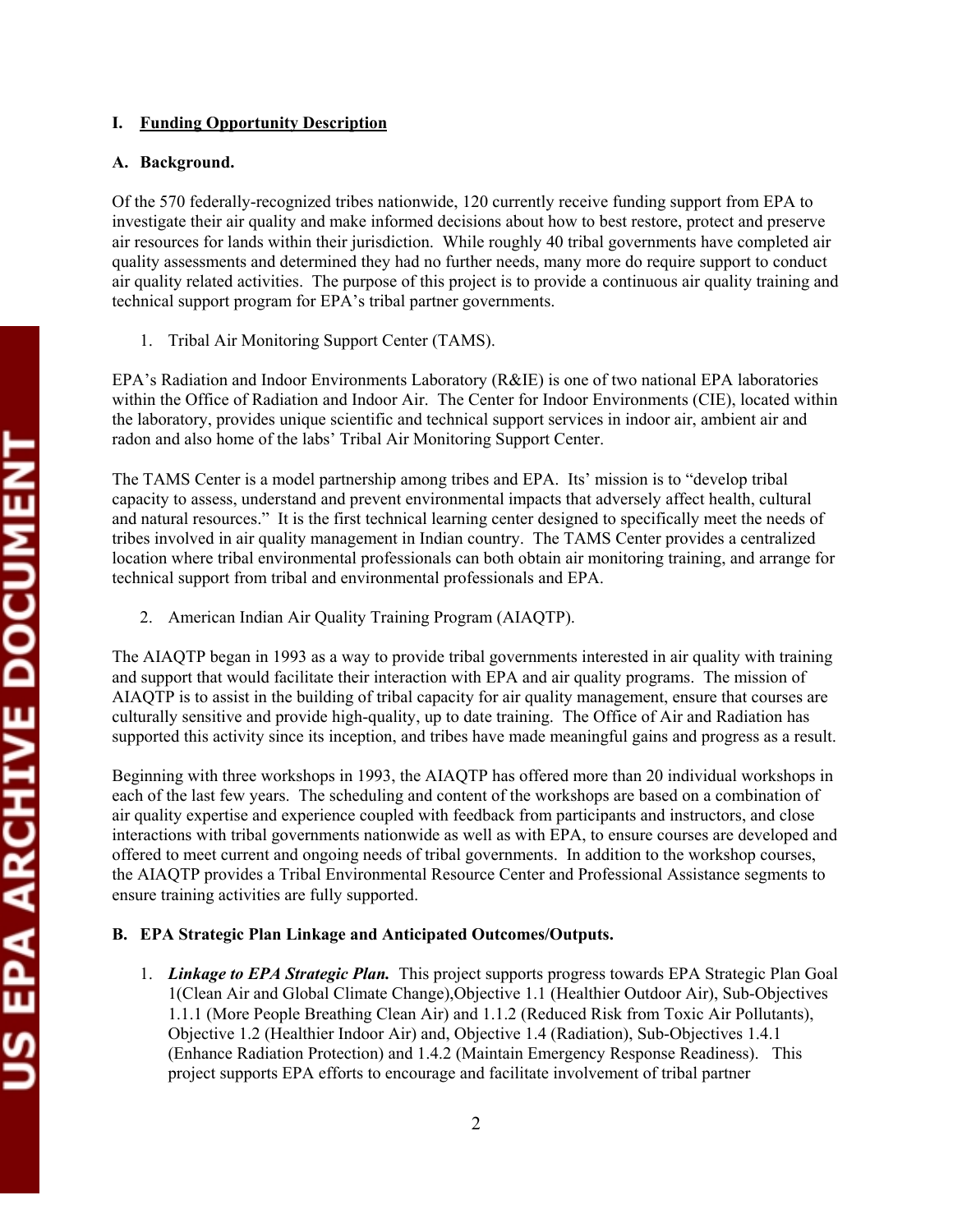governments in implementing the Clean Air Act in Indian country, through the provision of training and technical support.

- 2. *Outcomes.* Through this project EPA hopes to stimulate and encourage interest in the development of tribal air programs that assess air quality and address air quality concerns in Indian country.
- 3. *Outputs.* The anticipated output for this project is technical support and training for a minimum of 300 tribal environmental professionals per year, over the life of the agreement. Additional output may be manifest through an increase in tribal activities carrying out air quality assessments in Indian country and implementing air quality programs to address identified air quality concerns.

#### **C. Project Overview.**

Through this project, EPA's R&IE National Laboratory, Las Vegas, will continue to work in partnership with the recipient to provide training, outreach and technical support to tribes. The training and support will aid in building the capacity of tribes to successfully implement efficient and effective air quality management programs. Among the programs included are: indoor air quality; ambient air monitoring; air toxics; radiological monitoring, and contamination abatement and remediation

The AIAQTP element will offer more broadly-focused workshop training, outreach and technical support to assist tribes in building their capacity to successfully develop and implement air quality management progrmas, particularly in the areas of outdoor air, ambient air quality, indoor air, program development and administration. Additional workshops may be provided as appropriate, to ensure tribes have access to appropriate scientific and technical training to support their assessment and program development activities.

Although the workshops will primarily target audiences of tribal air program representatives, other tribal professionals involved in air quality, such as public health professionals may be included. Courses will incorporate team based interactive classroom exercises, presentations by experienced tribal and non-tribal air quality professionals, in-the-field hands on exercises, classroom discussion and participation, question and answer discussions. Courses should be structured to maximize the use of available time and promote interaction and networking, in addition to the basic learning experience.

#### **D. Scope of Work.**

EPA's Office of Air and Radiation is seeking applications from eligible entities to provide training and technical support to the tribes. The training will build the capacity of interested tribes to successfully implement effective and efficient air quality programs that address: (1) tribal sovereign authority; (2) authority under §301(d) of the Clean Air Act and the [Tribal Authority Rule \(](http://www.epa.gov/fedrgstr/EPA-AIR/1998/February/Day-12/a3451.htm)40 CFR Parts 9, 35, 49, 50 and 81, visit EPA website at: http://www.epa.gov/fedrgstr/EPA-AIR/1998/February/Day-12/a3451.htm); and (3) recognition of EPA policies, rules and executive orders as well as the unique aspects of tribal sovereignty and federal Indian law.

The anticipated activities associated with providing the training and technical support services envisioned under this project have been divided into five major tasks. The tasks and activities EPA is particularly interested in having addressed in the proposal are as follows:

The following workshop courses may be offered in a typical year. All workshops should be continuously reviewed for quality and appropriateness, and updated to reflect current conditions prior to each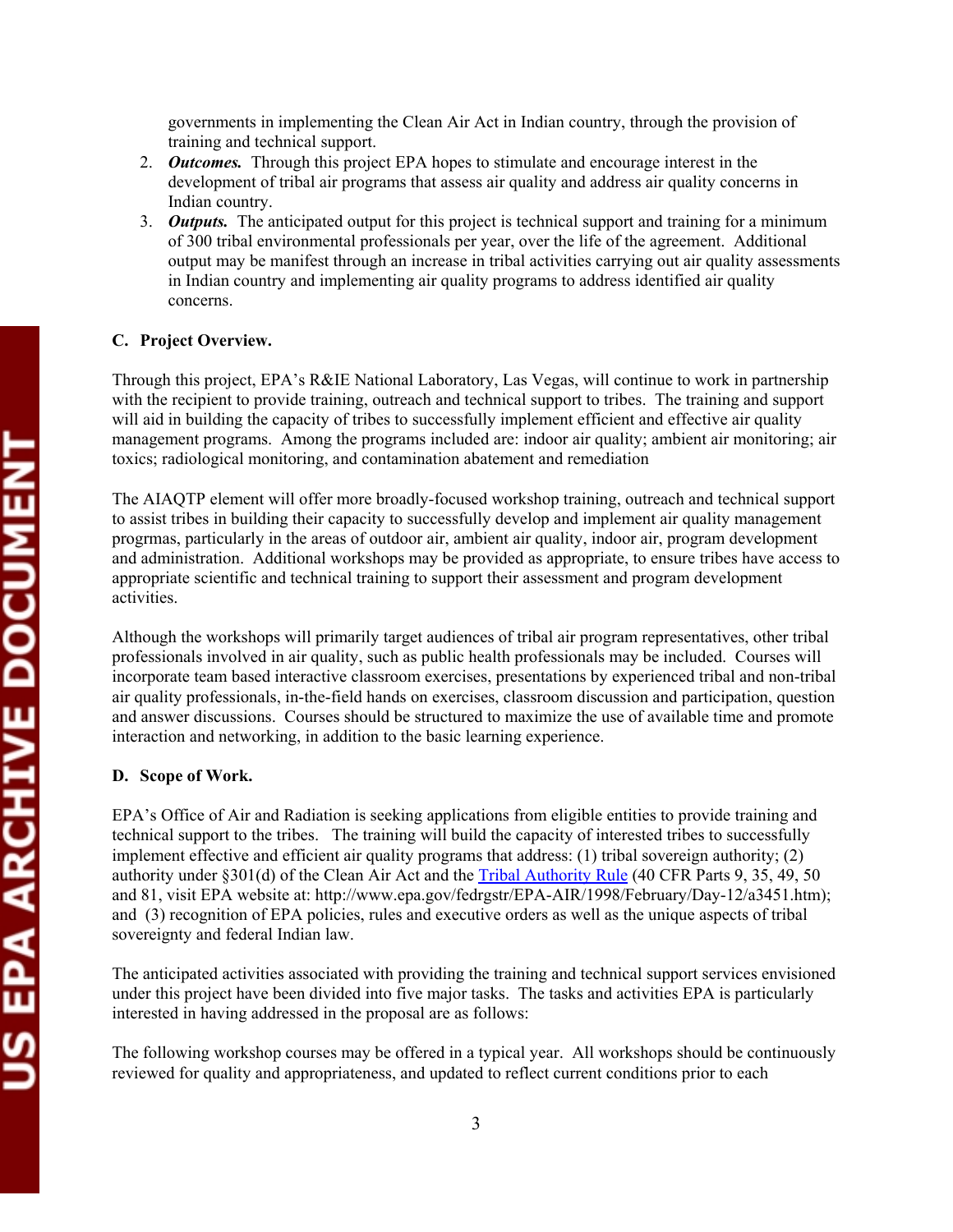presentation. Tribal, EPA and grantee instructors should work together to provide the appropriate learning experience for attendees.

Approximately 20 to 25 workshops will be offered each year. Course topics may change annually depending upon tribal needs and material progression. All training should reflect a community-based approach, be specific to tribal issues and sensitive to tribal culture while providing accurate technical information on how tribes can address each area.

### **Task 1: American Indian Air Quality Training Program Workshops.**

AIAQTP staff is entirely supported through the grant and EPA participation is voluntary in support of all activities. The recipient will provide adequate staffing to support all necessary tasks including administrative, management, workshop and technical support functions.

The recipient must consider the current needs of tribes in each year when deciding, in consultation with the EPA Project Officer, actual training needs. Following are synopses of courses offered by AIAQTP in FY 2004. Although the recipient will develop specific training, it may also use the following descriptions as a guide for future workshop development; modify course content, or offer course content as described below.

- 1. *Quality Assurance Project Plan (QAPP)***.** To ensure the success of environmental programs and data validity, this course provides the participant with the materials, resources and knowledge necessary to develop a new QAPP or refine existing QAPP's for use in support of monitoring activities. Topics include:
	- a. Project administration, organization, background and description
	- b. Project quality objectives
	- c. Documentation and record-keeping
	- d. Sampling design and methods requirements
	- e. Laboratory analysis requirements
	- f. Quality control requirements
	- g. Instrumentation calibration
	- h. Data review, validation and verification requirements
	- i. A draft QAPP should be prepared by each attendee
- 2. *Meteorological Monitoring***.** This training provides tribal environmental professionals with the training, knowledge and resources necessary to erect a meteorological monitoring station that fits their exact needs. Topics include:
	- a. Basic meteorological concepts and primary meteorological variables
	- b. Siting a meteorological station and exposure of meteorological instrumentation
	- c. Meteorological data recording
	- d. System performance
	- e. Meteorological data processing
	- f. Data recording and archiving
	- g. Quality Assurance and Quality Control
		- i. Instrumentation Procurement
		- ii. Installation and acceptance testing
		- iii. Routine calibrations
		- iv. Routine and preventative maintenance
		- v. Data validation and reporting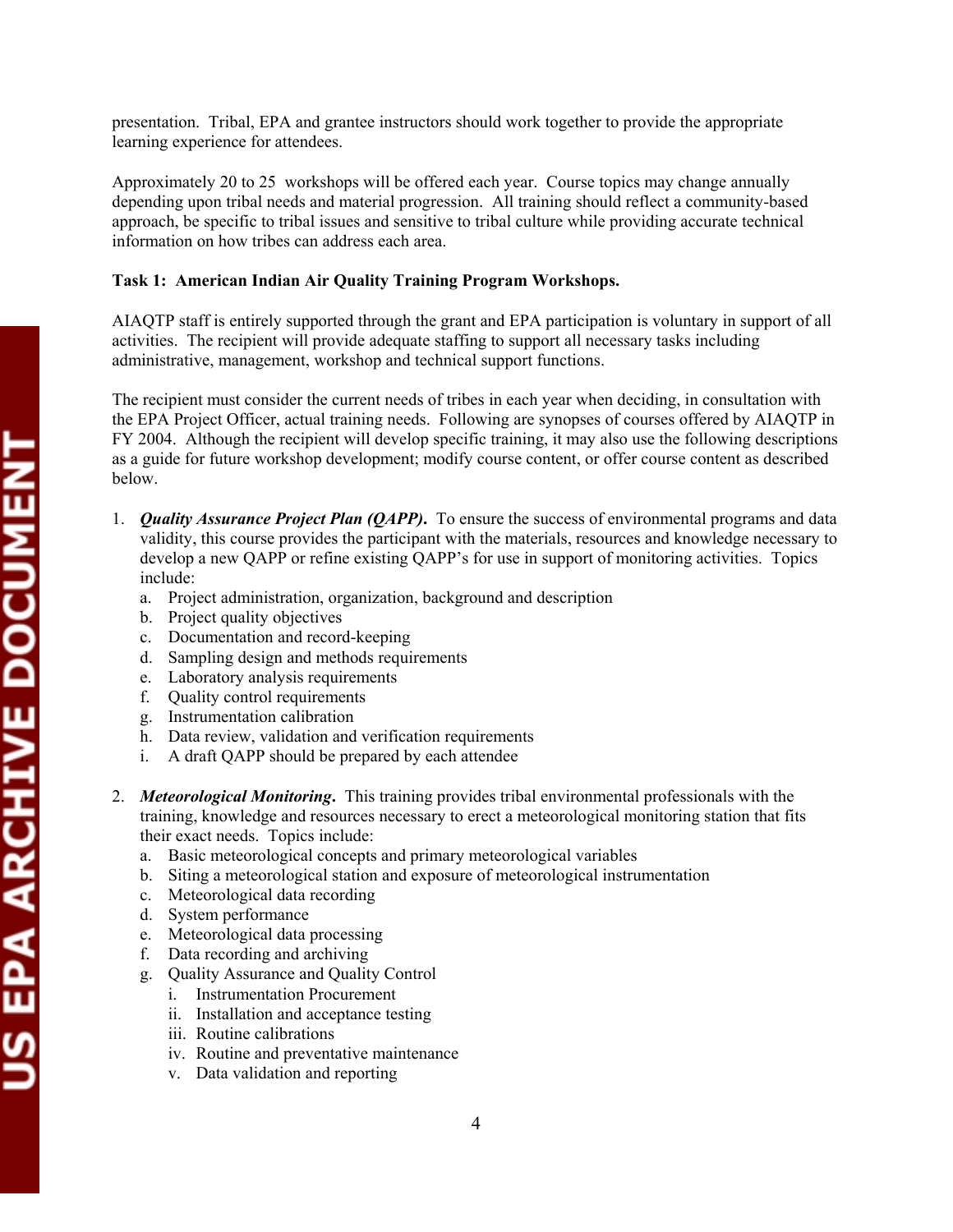- h. Uses of meteorological data
- 3. *Tribal Indoor Air Training***.** This course provides participants with the practical knowledge and ability to identify common indoor air pollutants or sources found within homes. Topics include:
	- a. Assessment of sources (pollutants, moisture, radon)
	- b. Health effects of sources
	- c. Measurement of indoor air, including training on current instrumentation and proper documentation
	- d. Remediation (contractor selection, if necessary) including cost effectiveness
- 4. *Air Toxics***.** Discussions should ensure that participants have a basic understanding of air toxics and its impacts upon a tribal community through assessment and measurement. Topics include:
	- a. Overview of air toxics sources, emissions inventories and exposures
	- b. Health and environmental effects
	- c. Risk assessment
	- d. Federal regulations related to air toxics
	- e. Tools for identification of [potential] impacts on a tribal community
- 5. *Air Quality Subsystem (AQS)***.** This course equips participants with a working understanding of the data elements and requirements of the AQS database. Participants should be able to perform basic submissions and data analysis using the AQS subsystem upon completion. Topics include:
	- a. System overview and registration
	- b. Data management and formatting
	- c. Hardware and software needs
	- d. Passwords and access protocols
	- e. Types of data
	- f. Pre-formatted reports
- 6. *Radiological Training***.** Tribes need appropriate understanding of radiological issues from monitoring, exposure, health and national security perspectives. Some tribes are adversely affected through the use of contaminated soil (often a result of mining activities) in building construction. To correctly address these issues, topics include:
	- a. Response and exposure
	- b. Assessment and measurement
	- c. Education and outreach to the community
	- d. Contaminant abatement and remediation
- 7. *Gaseous Pollutant Monitoring***.** This workshop provides attendees with a basic understanding of when gaseous monitoring is appropriate, and how to make decisions on monitor selection, siting, operation, and analysis. Topics include:
	- a. Overview and discussion of gaseous pollutant monitoring including nitrates, sulfates and ozone
	- b. Instrument design and operation
	- c. Assessing air quality
	- d. Relevance and bearing on attainment/non-attainment designations
- 8. *Introduction to Tribal Air Quality***.** An entry level course that introduces the concepts of clean air and its relationship to health and welfare. This course presents management options for tribes in a culturally sensitive manner. Topics include:
	- a. Basic scientific concepts in clean air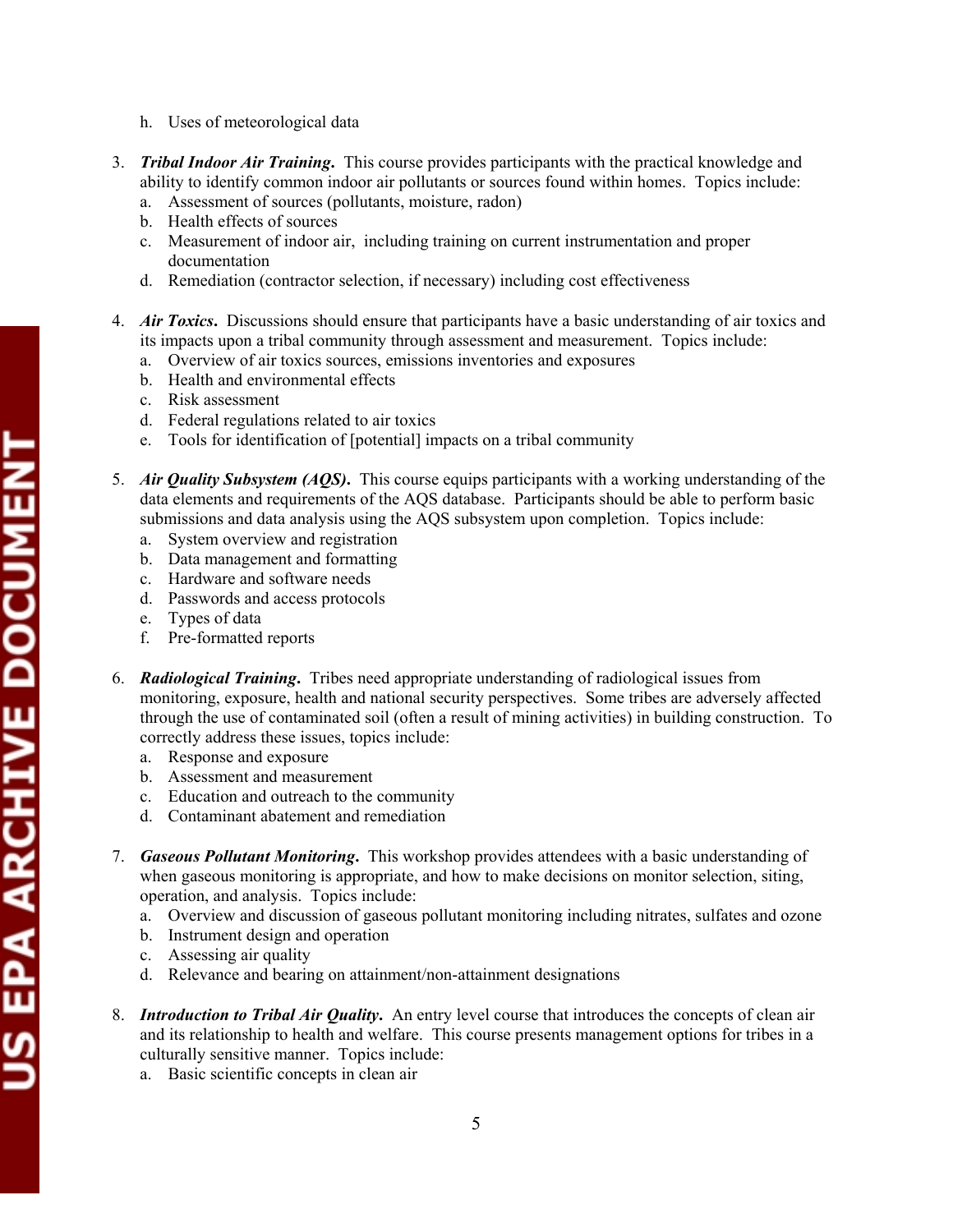- b. The Clean Air Act and it's amendments
- c. Monitoring and emission inventories
- d. Introduction to the elements of a basic tribal air quality management program
- 9. *Air Quality Computations***.** This course helps tribal representatives understand the basic concepts of mathematical skills needed to execute the scientific calculations and methods necessary to assess and address air quality issues. Topics include:
	- a. Arithmetic and mathematical concepts and methods
	- b. Statistics
	- c. Spreadsheets
	- d. Problem solving and analysis
- 10. *Air Pollution Technology***.** Designed as a medium level workshop to introduce advanced concepts of air pollution sources and control, the science of air pollution, and air quality management techniques, in a culturally sensitive manner. Topics include:
	- a. Air pollution meteorology
	- b. Air quality monitoring
	- c. Air quality modeling
	- d. Data management
	- e. Air pollution control
- 11. *Management of Tribal Programs***.** An entry level workshop designed to provide the basic management and administration techniques necessary to successfully implement and operate a tribal air quality management program. Topics include:
	- a. Clean Air Act and authority for Tribal programs
	- b. Grants administration and management
	- c. Starting a tribal air program
	- d. EPA policies and interaction
- 12. *Educational Outreach Program Design***.** A mid-level workshop identifying key elements of a tribal outreach and education program that is designed to reach tribal community members and non-tribal reservation populations with general and formal educational materials. Topics include:
	- a. Communication fundamentals
	- b. Working with groups in the community
	- c. Presentation skills
	- d. Environmental education guidelines
- 13. *The Clean Air Act and Permitting***.** An advanced level workshop providing detailed information on the workings of the Clean Air Act and its major elements for tribes planning to undertake regulatory air quality programs. Topics should be presented in a culturally sensitive manner and include:
	- a. CAA background
	- b. National Ambient Air Quality Standards
	- c. New Source Review and Prevention of Significant Deterioration
	- d. Title V program fundamentals
	- e. Tribal sovereignty and the Federal trust responsibility

Applicants must describe, in detail, their plan for implementing Task 1 including all information considered relevant to demonstrating experience and capability to plan and schedule workshops, recruit attendees and instructors, provide expert instructors, develop course content that is culturally sensitive for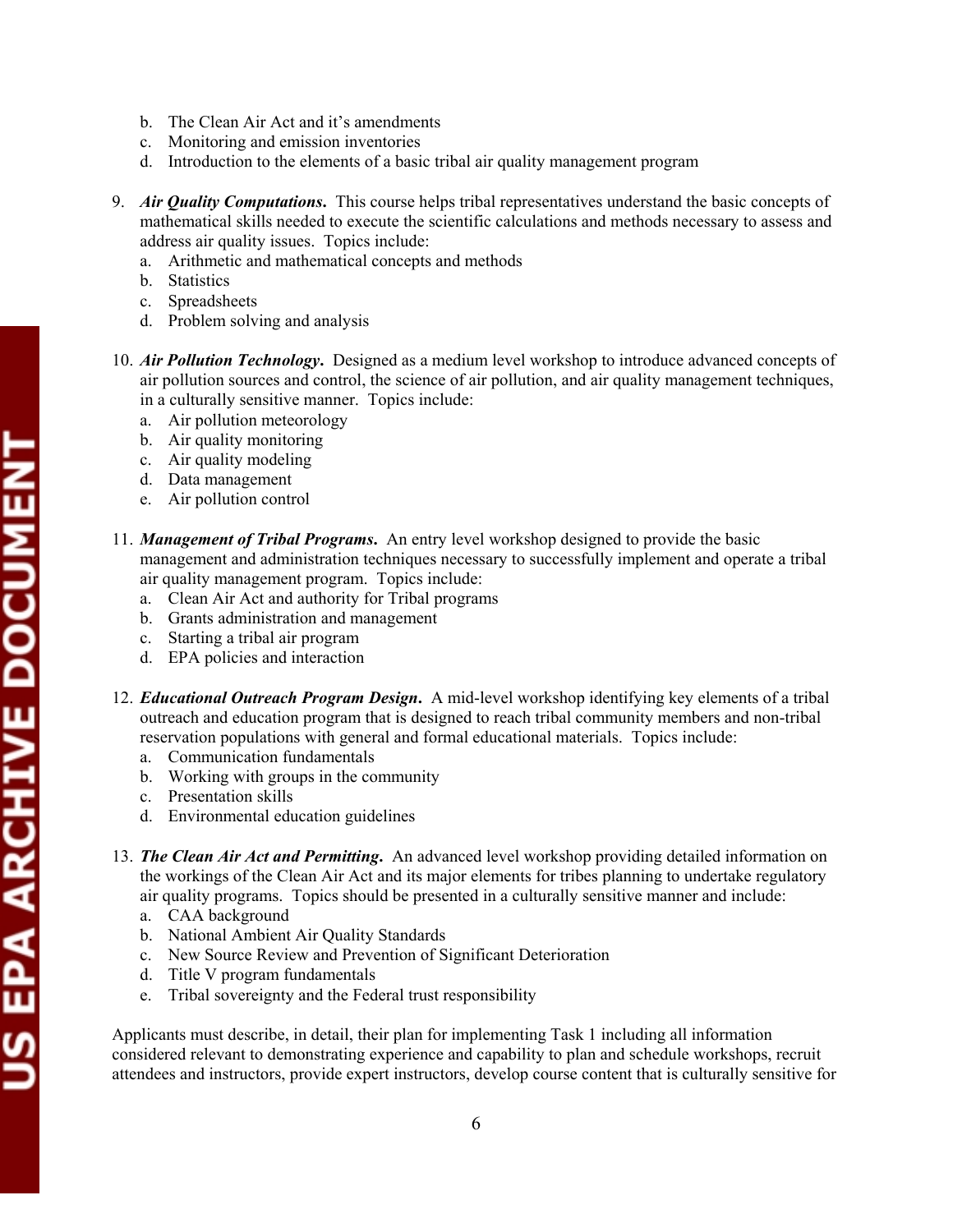Native Americans, prepare workshop materials and support, acquire training locations, and successfully implement a full menu of 20-25 annual training workshops. Applicants should anticipate providing support for travel costs of most attendees because of the variations in tribal air programs development levels. EPA is particularly interested in proposals that discuss a methodology to encourage tribes that are able to share in the cost of attending workshops.

### **Task 2: Tribal Air Monitoring Support Center (TAMS).**

The TAMS Center provides specialized and individualized tribal training, technical assistance, outreach and support activities in response to tribal needs and requests. All TAMS Center activities are conducted through the TAMS center and coordinated between EPA and recipient staff.

The TAMS Center is managed by co-directors, one each representing the recipient and EPA. Recipient staffing consist of a co-director, an administrative assistant, a secretary, and two technical specialists. EPA staff currently consists of a co-director, two technical specialists and a senior communications specialist. Major activities include:

- 1. *Specialized and Individualized Training*
	- a. Provide training courses and workshops to tribal environmental professionals (not exclusive of those listed in Task 1).
	- b. Provide individualized training and technical support as requested. Includes on-site visits.
	- c. Offer and coordinate specialized training courses in response to current needs.
	- d. Training should be provided by tribal instructors, supplemented by professional staff where appropriate.
	- e. Coordinate on-site assistance by contracted experts.
	- f. Coordinate the professional summer internship for college students described in Task 4, as well as the mentoring/internships for tribal environmental professionals described in Task 3(3).
	- g. Provide and coordinate particulate matter filter weighing activities between tribes and EPA at the Las Vegas R&IEL Laborator in Las Vegas. The gravimetric laboratory is funded and operated by EPA.

## 2. *Outreach*

- a. Receive and respond to requests for information through e-mail, phone calls, fax and personal contacts.
- b. Maintain and update TAMS Center Clearinghouse resources.
- c. Maintain and operate the Air Pollution Distance Learning Network downlink site at the TAMS Center.
- d. Work in close cooperation with all partners to enhance the relationship between tribes and EPA.

## 3. *Support*

- a. Host up to two national tribal forum meetings (described in Professional Assistance section).
- b. Convene two to four TAMS Steering Committee meetings annually.
- c. Support AIAQTP training courses as needed.
- d. Development of database and maintenance.
- e. Development and maintenance of TAMS website.
- f. Support tribal requests as appropriate and allowable.
- 4. *Support for Participant Training Attendance.* The TAMS Center is home to a state-of-the-art training facility that is to be utilized for tribal training and meeting purposes. There will be instances where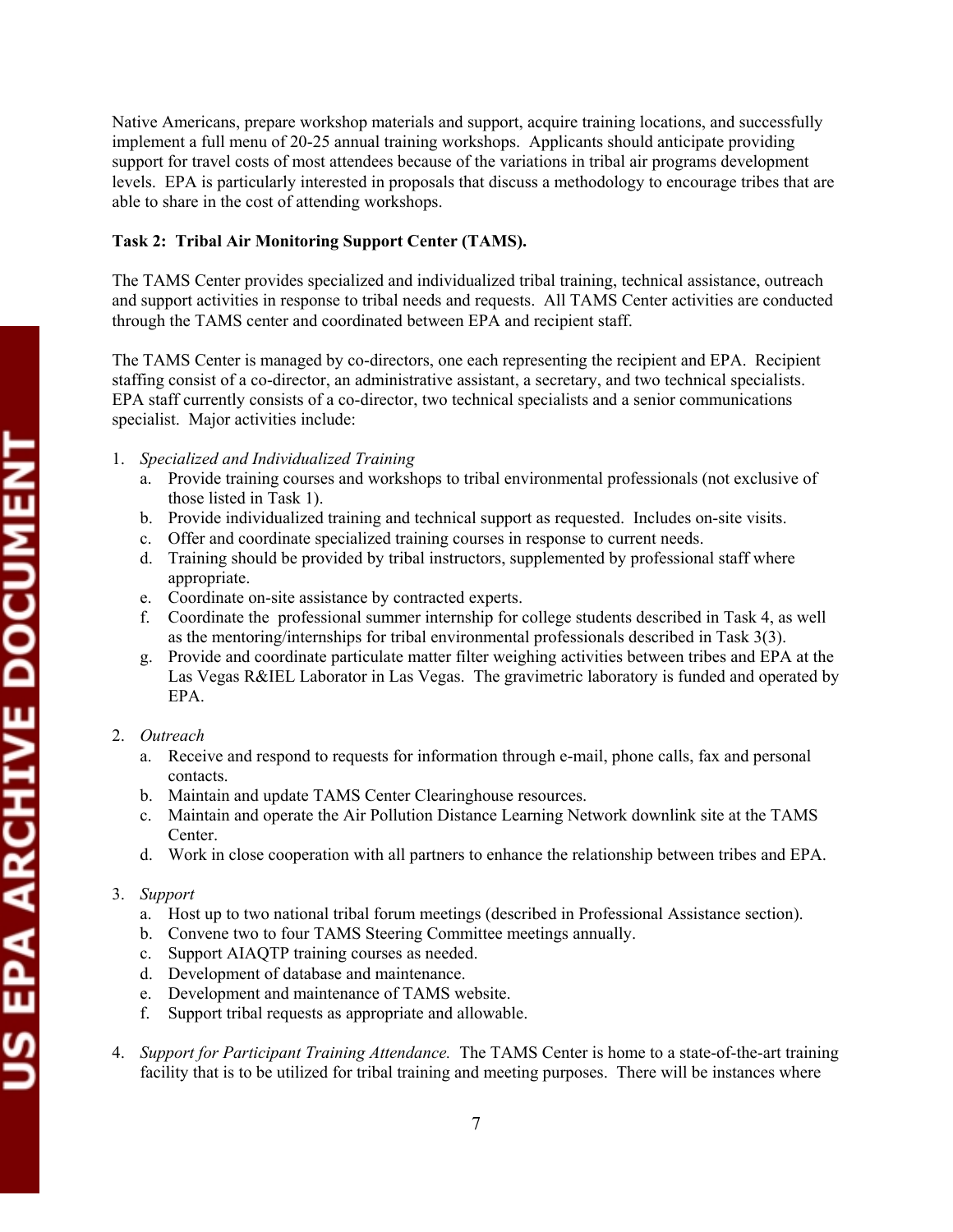training may be offered in other locations as well, depending on demand. Regardless of location, financial support will be provided to participants attending tribal training and/or workshops. Financial support may only be provided for training directly related to tribal training areas mentioned in either this RFA, or the final approved workplan. The recipient must provide a methodology for determining how decisions will be made for providing financial support to tribal representatives. Approval will be subject to review and agreement between the recipient and the EPA project officer.

5. *Annual Needs Assessment on Tribal Lands*. This project seeks to expands upon initial training, incorporating comments developed from an analysis of post-training evaluations offered by past participants, and deliver the courses. In order to continue to provide tribes with the most current and relevant information, it will be necessary to incorporate specific needs assessments into training workshops. This will require the recipient to perform needs assessments, on an ongoing basis, in order to determine how the program should be adjusted on an ongoing basis. Findings will be incorporated into course material thereafter. EPA will not provide specific guidelines by which to conduct these assessments. Applicants will be evaluated, in part, on the effectiveness of their proposed assessment plan.

Applicant must describe how they will undertake and accomplish each of the five activities listed above. The proposal should include descriptions of how TAMS workshops will be developed and conducted, and address: course content; expert and tribal instructors; equipment; interactions with tribes and EPA's R&IE National Laboratory TAMS staff; responding to requests and providing technical support information and materials; maintaining and operating resource infrastructure as described in the "Outreach" activity (Item 2(b) and (c)); methodology for providing financial support to tribal trainers and trainees; locating TAMS workshops; and, process for continually developing needs assessments based on workshop experience.

#### **Task 3: Professional Assistance.**

The Professional Assistance program encompasses a number of tasks related to supporting and broadening the workshop training program with practical activities that expand the knowledge provided by training into actual implementation assistance needed to properly support tribal activities once they have completed a workshop. The activities, described below, must be conducted with the appropriate level of cultural sensitivity and tribal involvement, to facilitate the positive working environment tribes have come to expect.

- 1. *Website*. The recipient will develop and maintain a program website in support of all training and technical activities. The website must provide an access point to information, contacts, staff and other resources offered as part of the training program. On-line registration should be considered as an option, as part of this activity. Proposal must describe how the site will be maintained and updated, and the existing expertise available to carry out the task of ensuring the material accurately reflects the programs' content, and serves as an effective two-way communication tool.
- 2. *Information and Technical Assistance*. Information and Technical Assistance must be available on a one-to-one basis for any tribe that contacts the Professional Assistance program. Tribes should be able to call during business hours and have requests responded to within a reasonable amount of time. Information and technical assistance will be available on all aspects of air program activities, and may rely on outside sources for assistance, however, most expertise should be available in-house. Proposal must describe how this activity will be structured to encourage and facilitate inquiries, and respond to requests for information and materials in a timely, supportive and personalized manner.

.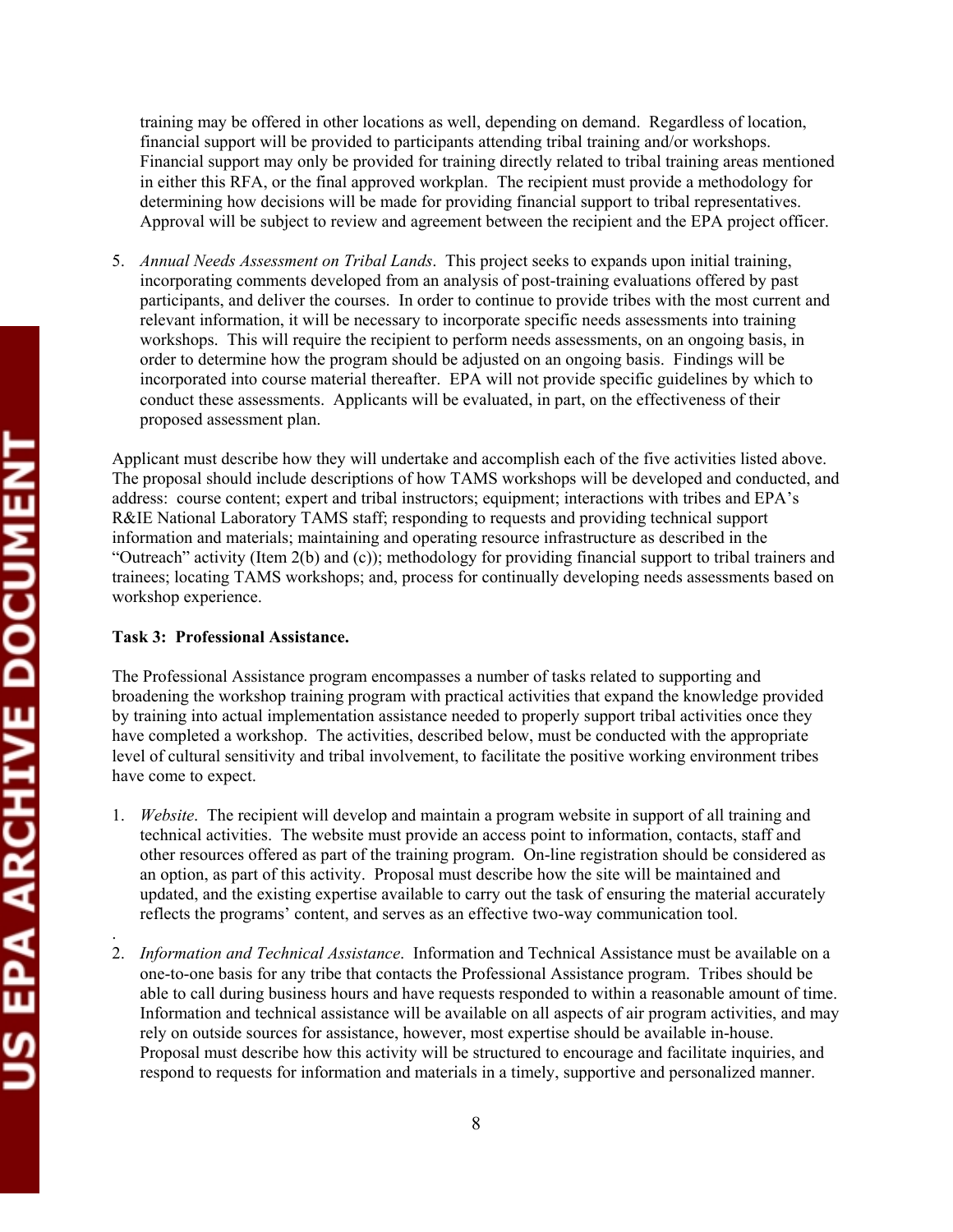- 3. *Mentoring/Internships*. Mentoring/Internship is an essential part of the support program. A system will be in place to ensure that tribes and others (including states and EPA) with expertise in certain areas are connected through the training program to tribes seeking individualized one-on-one training in those same areas. The training program should catalog these areas of expertise so that matches can be made quickly to incoming requests. Financial support must be available through the recipient to support these activities for tribes that are unable to provide their own funding. Proposals must describe how this activity will be structured, funded and staffed to ensure that tribal requests are expeditiously matched to tribal capabilities, including where these activities will occur, and what kind of institutional and professional support is available.
- 4. *Reference Documents Library*. A library of tribal documents must be developed and maintained so that tribes can access completed work as a guide when their own activities duplicate completed activities of other tribes. Information should be identified through the training web site and available to every tribe upon request. Proposals must describe how materials will be acquired, inventoried, advertised and made available in response to tribal requests.
- 5. *Newsletter*. The Professional Assistance program must publish a regular periodical of Tribal Air News for national distribution. The periodical should contain articles of interest to tribal programs authored by program as well as tribal and EPA staff to ensure a diversity of topics and perspectives. Proposal must describe the staffing, frequency, style and manner of distribution proposed to provide a regular periodical for tribal air programs. Include any information possible on how articles will be developed and prepared, general editorial direction or foreseen content.
- 6. *National Meetings*. Recognizing the importance of communications and networking, the program should organize and promote one or more annual national meetings for tribes to meet and discuss current and future issues. Limited financial support should be available to tribes unable to fund travel. Issues should be based on the recipients' expertise, tribal feedback and current national program initiatives. Attendance from all parts of Indian country is preferred and support from EPA and national tribal organizations is essential. Proposals must describe how national meetings will be developed, planned, scheduled and implemented in a manner that encourages interest and attendance amongst tribal air programs, in coordination with public and private tribal air program interests. Discuss how funding support would be structured for tribes unable to fund travel, how locations would be determined and, proposals for ensuring topics are current and of interest to the broadest audience.

#### **Task 4: Internship Programs**

An important support element for training tribes will be the availability of internship programs to enhance and solidify the learning experience, and to offer a perspective of broader opportunities in environmental careers. One internship program should offer the opportunity for tribal college students to work in an environmental/air quality office and gain additional experience and insight into career opportunities. Financial assistance should be available to all interns to support this activity. A second internship/mentoring program should also ensure the availability of individual opportunities for tribal environmental professionals to access more experienced air quality programs as described in Task 3(3).

Proposal must describe how the internship programs would be structured and funded to give tribal environmental professionals and/or American Indian college students access to internships that will enhance their professional development and/or experience and help them acquire skills and experiences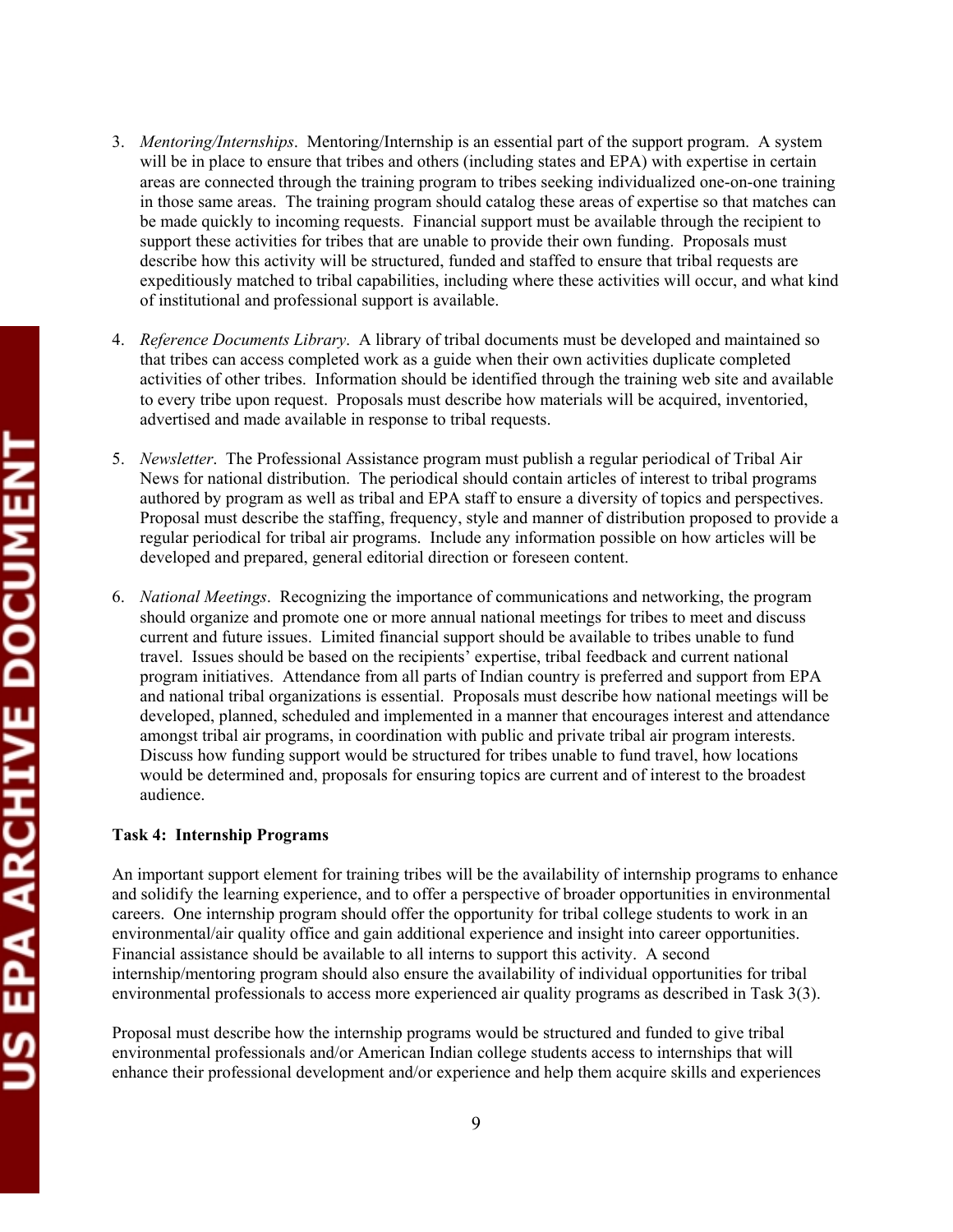necessary to promote successful tribal air quality and environmental programs.

### **D. Supplementary Information.**

The statutory authority for this action is Clean Air Act, Section  $103(a)(5)$  which authorizes the Administrator to establish programs that conduct and promote coordination and acceleration of training for individuals relating to the causes, effect, extent, prevention, and control of air pollution.

### **II. Award Information.**

### **A. What is the amount of funding available?**

The total estimated funding for this competitive opportunity shall not exceed \$7.5 million. EPA anticipates funding the successful application incrementally over the negotiated project performance period, subject to satisfactory performance and the availability of funds. In FY 2005, total funding shall not exceed \$1.5 million. EPA anticipates award of one cooperative agreement, whose annual value shall not exceed \$1.5 million, resulting from this competitive opportunity.

## **B. How many agreements will EPA award in this competition?**

EPA anticipates award of one cooperative agreement whose annual value shall not exceed \$1.5 million resulting from this competitive opportunity; subject to availability of funds.

Cooperative agreements permit substantial involvement between the EPA Project Officer and the selected applicants in the performance of the work supported. Although EPA will negotiate precise terms and conditions relating to substantial involvement as part of the award process, the anticipated substantial Federal involvement for this project will be:

- 1. EPA will closely monitor the successful applicant's performance to verify the results proposed by the applicant;
- 2. EPA will work in collaboration with the recipient during performance of the work;
- 3. EPA will approve substantive terms of proposed contracts;
- 4. EPA will approve qualifications of key personnel (EPA will not select employees or contractors employed by the award recipient);
- 5. EPA will review and comment on reports prepared under the cooperative agreement (the final decision on the content of reports rests with the recipient);
- 6. EPA will participate in the menu of annual workshops and their locations;
- 7. EPA will attend and participate in conduct of workshops;
- 8. EPA will serve as an Ex-Officio member of TAMS Steering Committee;

## **C. What is the project period for awards resulting from this solicitation?**

The estimated project period for awards resulting from this solicitation is July 1, 2005 through March 31, 2010. All projects must be completed within the negotiated project performance period of one to five years.

## **D. Can funding be used to acquire services or fund partnerships?**

Funding may be used to acquire services or fund partnerships, provided the recipient follows procurement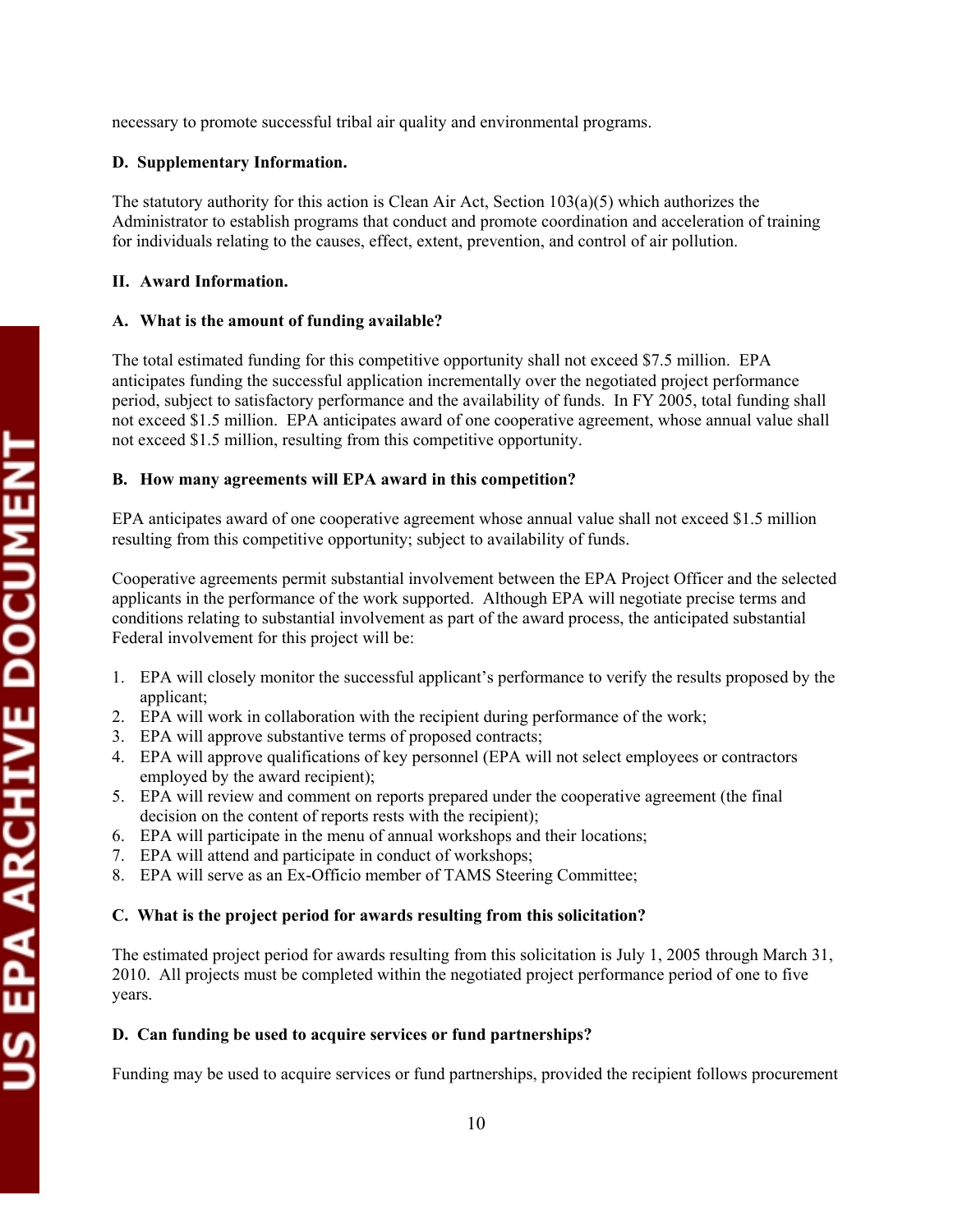and subaward or subgrant procedures contained in 4[0 CFR P](http://www.gpoaccess.gov/cfr/retrieve.html)arts 30 or 31, as applicable. Successful applicants must compete contracts for services and products and conduct cost and price analyses to the extent required by these regulations. The regulations also contain limitations on consultant compensation. Applicants are not required to identify contractors or consultants in their proposal. Moreover, the fact that a successful applicant has named a specific contractor or consultant in the proposal EPA approves does not relieve it of its obligations to comply with competitive procurement requirements.

Subgrants or subawards may be used to fund partnerships with non profit organizations and governmental entities. Successful applicants cannot use subgrants or subawards to avoid requirements in EPA grant regulations for competitive procurement by using these instruments to acquire commercial services or products to carry out its cooperative agreement. For profit organizations are not eligible subgrant recipients under this announcement. The nature of the transaction between the recipient and the subgrantee must be consistent with the standards for distinguishing between vendor transactions and subrecipient assistance under Subpart B Section .210 of [OMB Circular A-133,](http://www.whitehouse.gov/omb/circulars/a133/a133.html) and the definitions of "subaward" at 40 CFR 30.2(ff) or "subgrant" at 40 CFR 31.3, as applicable. EPA will not be a party to these transactions.

## **III. Eligibility Information**

### **A. Eligible Entities.**

Proposals will be accepted from States, territories, Indian Tribes, and possessions of the U.S., including the District of Columbia, public and private universities and colleges, hospitals, laboratories, other public or private nonprofit institutions, as defined b[y OMB Circular A-110](http://www.whitehouse.gov/omb/circulars/a110/a110.html) an[d OMB Circular A-122.](http://www.whitehouse.gov/omb/circulars/a122/a122.html)

Non-profit organization, as defined by OMB Circular A-122, means any corporation, trust, association, cooperative, or other organization which: (1) is operated primarily for scientific, educational, service, charitable, or similar purposes in the public interest; (2) is not organized primarily for profit; and (3) uses its net proceeds to maintain, improve, and/or expand its operations. For this purpose, the term "non-profit organization" excludes (i) colleges and universities; (ii) hospitals; (iii) state, local, and federally-recognized Indian tribal governments; and (iv) those non-profit organizations which are excluded from coverage of this Circular in accordance with paragraph 5 of the Circular.

Non-profit organizations described in Section  $501(c)(4)$  of the Internal Revenue Code that engage in lobbying activities as defined in Section 3 of the Lobbying Disclosure Act of 1995 are not eligible to apply.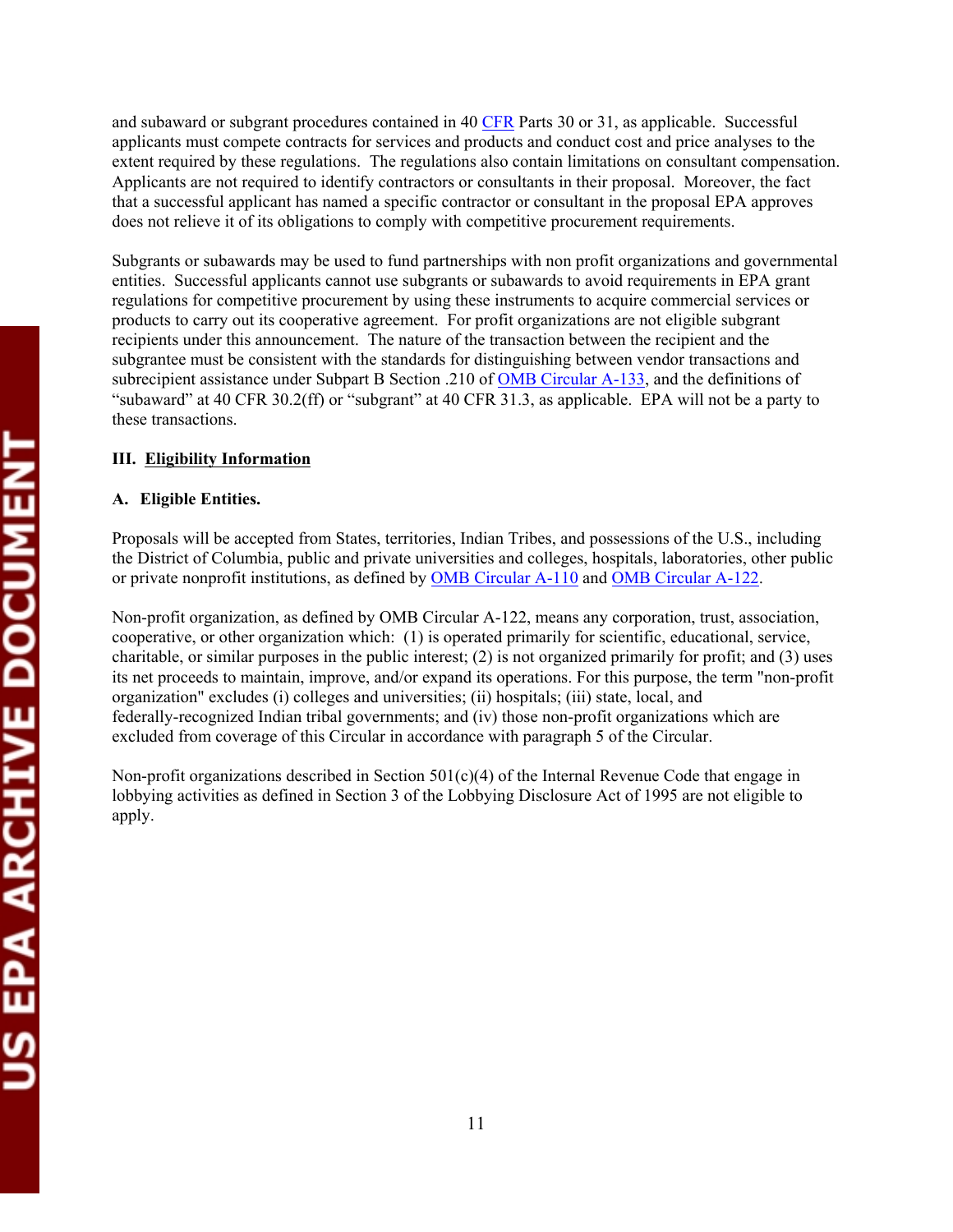### **B. Cost-Sharing or Matching.**

Although cost-sharing or matching is not required, as a condition of eligibility, or otherwise, for proposals selected for award, applicants proposing a voluntary financial or in-kind commitment of resources will improve their scoring under the "Resources" evaluation criterion of this solicitation. *(Refer to Section V(A), Evaluation Criteria.)*

Voluntary contributions of funds and/or in kind contributions of resources, if accepted by EPA, will be treated as cost shares under 40 CFR 30.24. Applicants must propose eligible and allowable in kind contributions of resources to qualify for an improved score under this criterion.

### **Section IV - Application and Submission Information**

## **IV. Application and Submission Information**

## **A. How to Obtain Application Package.**

Applicants may download individual grant application forms, or electronically request a paper application package and an accompanying computer CD of information related to applicants/grant recipients roles and responsibilities from EPA's Grants and Debarment website by visiting: [http://www.epa.gov/ogd/grants/how\\_to\\_apply.htm.](http://www.epa.gov/ogd/grants/how_to_apply.htm)

### **B. Content and Form of Application Submission.**

Applications must contain a narrative proposal, and one completed and signed federal grant application package. The narrative proposal must explicitly describe the applicant's proposed project and specifically address each of the evaluation criteria disclosed in *Section V(A), Evaluation Criteria*.

- 1. A complete application must contain the following, in the sequential order shown:
	- a. SF-424 Application for Federal Assistance, with original signature.
	- b. Narrative Statement, in the format detailed below.
	- c. Other supporting documentation.
	- d. SF-424 A, Budget by categories and indirect cost rate.
	- e. SF-424 B, Assurances for non-construction programs.
	- f. Certification Regarding Lobbying and SF LLL, if applicable.
	- g. EPA Form 4700-4 Preaward Compliance review report.
	- h. Quality Assurance Narrative Statement, if applicable.
	- i. Copy of Negotiated Indirect Cost Rate Agreement, if applicable.
	- j. Biographical Sketch.
	- k. E-mail address or self-addressed envelope (to receive notification of receipt of application).
- 2. The narrative proposal should conform to the following outline:
	- a. Cover Letter: Describe your organization's qualifications for the project; must be signed by an official with the authority to commit your organization to the project; and written on your organization's official letterhead.
	- b. Summary Information Page.
		- 1. Project Title.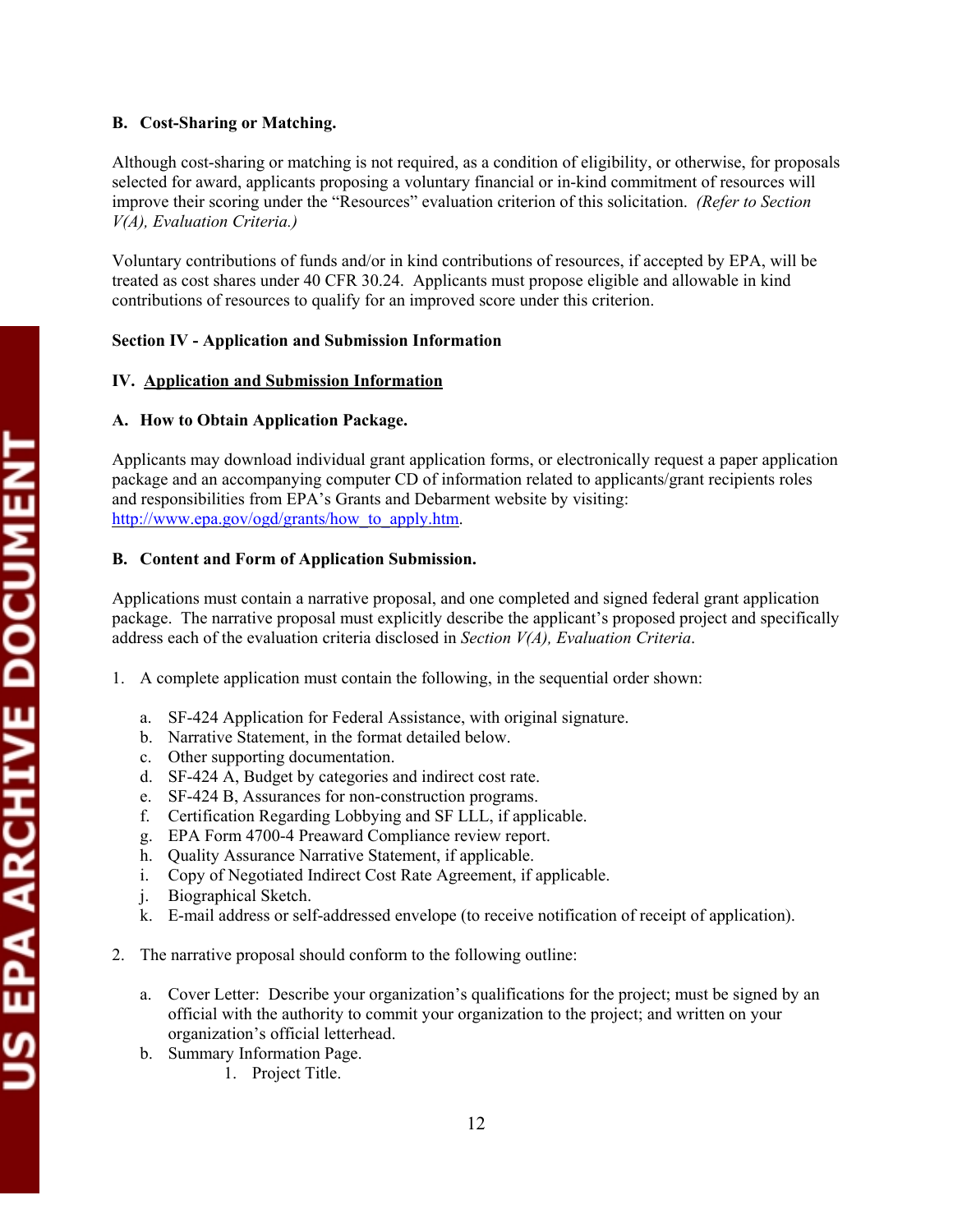- 2. Applicant Information. Include applicant (organization) name, address, contact person, phone number, fax and e-mail address.
- 3. Funding Requested. Specify the amount you are requesting from EPA.
- c. Project Description. The project description must provide a concise overview of how the applicant will implement and conduct its operation and include a Project Work Plan (including a description of all tasks, dates of completion, products and deliverables, and proposed budget).

The narrative workplan must discuss how the proposal addresses each of the selection criteria in Section V and include:

- 1. A description of the applicant's experience, recognition in Indian country and capability to provide training to Tribal environmental program staff;
- 2. Evidence experience working with Native Americans in a culturally sensitive manner;
- 3. Description of relationships that will facilitate accomplishment of Tasks, including supporting meaningful involvement of tribal instructors;
- 4. A location with reasonable access to Indian country;
- 5. Evidence of access to impartial and tribally sensitive environmental professional such as academic faculty and staff;
- 6. Description of significant air quality and Clean Air Act experience;
- 7. Evidence of a clear understanding of the Tribal Authority Rule and it's implications for Indian country and relationships with EPA;
- 8. Evidence of in-depth understanding of Indian country, including it's culture, history, politics, health, spirituality, environmental challenges and conditions on reservations nationwide;
- 9. Evidence of a clear understanding of EPA's Indian Policy of 1984, the doctrines of Trust Responsibility and Fiduciary Responsibility, federal Indian law, and the government-to-government relationship between tribes and the federal government.
- d. Detailed Itemized Budget. The proposal must include a detailed budget which clearly explains how funds will be used for the following categories:
	- 1. Personnel
	- 2. Fringe Benefits
	- 3. Contractual Costs
	- 4. Travel
	- 5. Equipment
	- 6. Supplies
	- 7. Other (including intern stipends)
	- 8. Total Indirect Costs (must include documentation of accepted indirect rate)
	- 9. Total Cost

If not self-evident, entries under each category must be explained in the budget itself or in the project description. Costs proposed in the budget should be linked directly to the proposal.

e. Key Personnel. The applicant should submit an appendix with the resumes of up to three (3) key personnel who will be significantly involved in the project.

Applicants are strongly advised to avoid submission of non-essential materials unrelated to the proposal's requirements. Upon receipt, applications will be reviewed for content. Applications which do not conform to the specific outline and content detailed above may not be considered for award. **Incomplete applications will not be considered for award.** All application materials must be completed in English. **C. Submission Dates and Times.**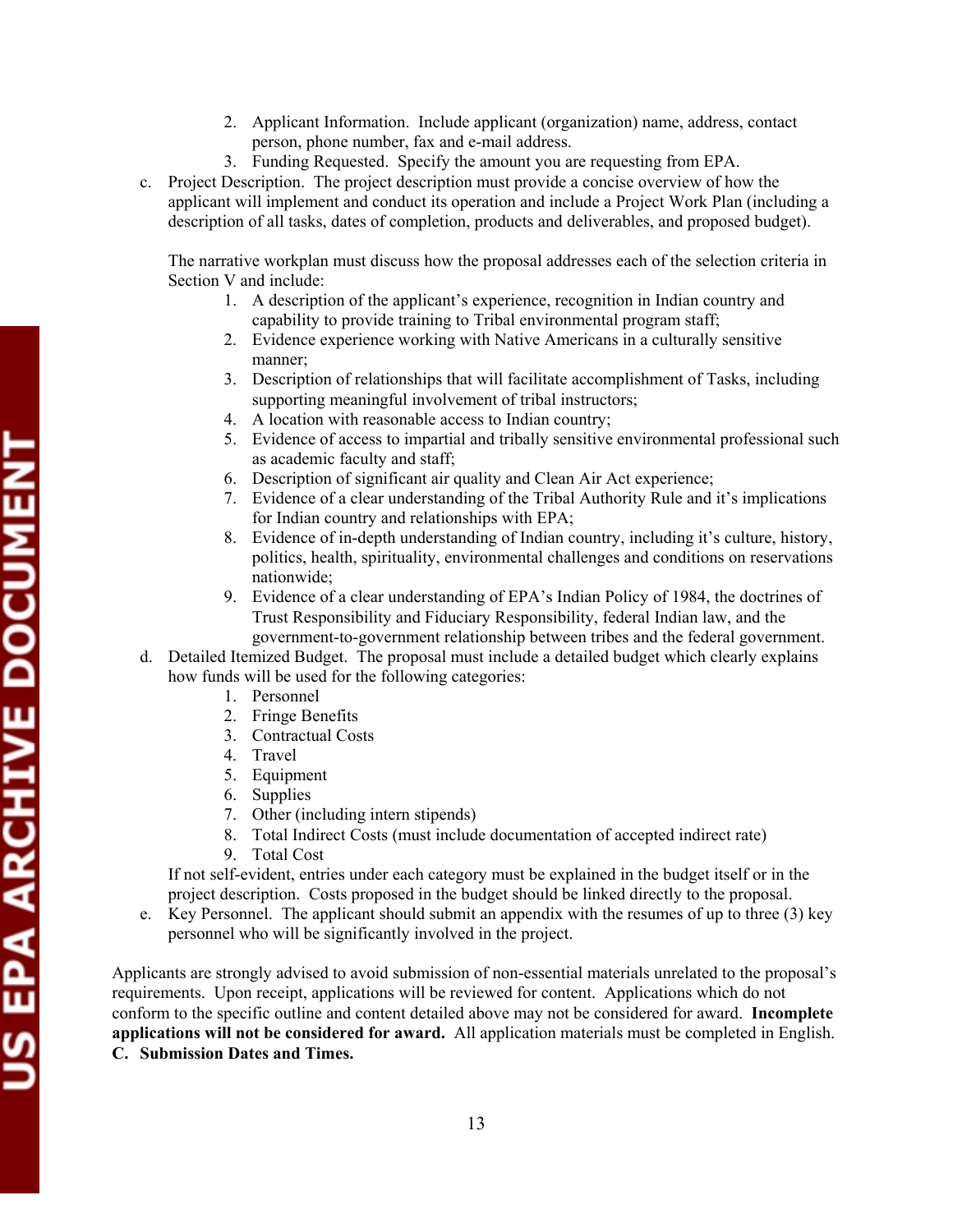1. To allow for efficient management of the competitive process, EPA requests eligible entities submit an informal notice of "Intent to Apply" by April 8, 2005, to the agency contact identified under *Section VII, Agency Contact.* Submission of an Intent to Apply is optional; it is a process management tool that will allow EPA to better anticipate the total staff time required for efficient review, evaluation, and selection of submitted proposals. Eligible entities not submitting an "Intent to Apply" are still eligible to apply by the closing date and time.

The written notice of "Intent to Apply" may be submitted via electronic mail. Please provide the name of your organization, a point of contact, phone number, email address, and the title of your project.

- 2. The closing date and time for submission of completed application packages is April 22, 2005, 4:00 p.m. EST. All applications, however transmitted, must be received in the Program Office by the closing date to receive consideration. Applications received after the closing date will not be considered for funding.
- 3. Electronic Proposals (the narrative proposal and SF 424) must be submitted in Microsoft Word, WordPerfect, or pdf format to: harmon.darrel@epa.gov. Proposals will be considered timely upon receipt, not transmission. An e-mail response confirming receipt of electronic proposals will be provided. Proposals received after the deadline will not be considered for funding.
- 4. **Confidential Business Information.** In accordance with 40 CFR 2.203, applicants may claim all or a portion of their application/proposal as confidential business information. EPA will evaluate confidentiality claims in accordance with 40 CFR Part 2. Applicants must clearly mark applications/proposals or portions of applications/proposals they claim as confidential. If no claim of confidentiality is made, EPA is not required to make the inquiry to the applicant otherwise required by 40 CFR 2.204 $(c)(2)$  prior to disclosure.
- 5. Because of the unique situation involving U.S. mail screening. EPA highly recommends that applicants use an express mail option to submit their applications. The application must be addressed to:

Express Delivery Address (FedEx, UPS, DHL, etc.) U.S. EPA Headquartes Attn: Darrel Harmon OAR/IO Ariel Rios North, Room 5426G 1200 Pennsylvania Avenue, N.W., Washington, DC 20460

Regular Mail Delivery Address (U.S. Postal Service) U.S. EPA Headquarters Attn: Darrel Harmon (Mail Code 6101A) OAR/IO 1200 Pennsylvania Avenue, N.W., Washington, DC 20460

#### **V. Application Review Information**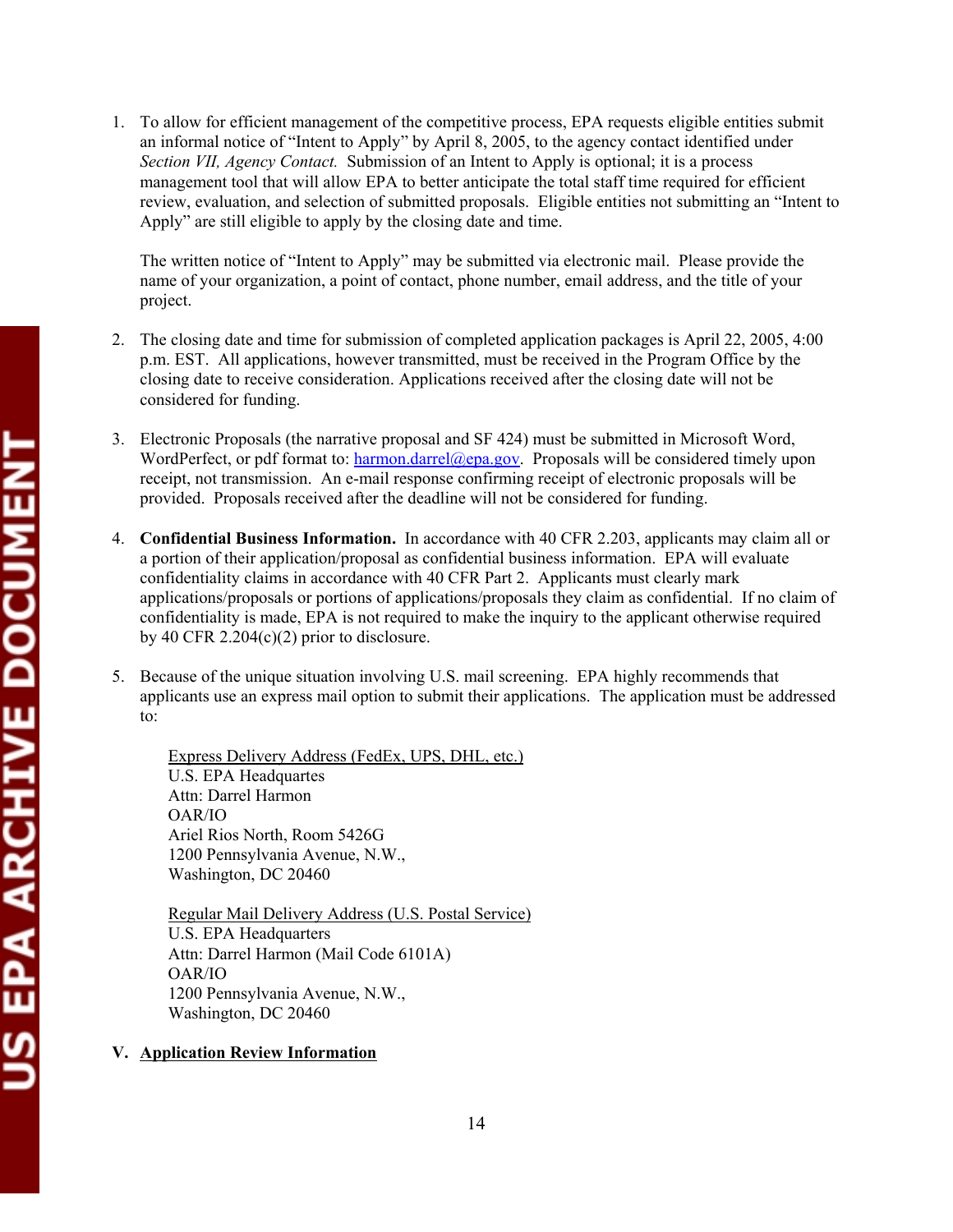## **A. Evaluation Criteria.**

Each eligible proposal, based on Section III, Eligibility Information, which meets the threshold criteria in paragraph (A) of this section, will be evaluated according to the criteria set forth below. Proposals that are best able to directly and explicitly address the evaluation criteria below will have a greater likelihood of being selected for award. Each proposal will be rated under a points system, with a total of 100 points possible.

| <b>Criterion</b>                                                                                                                                                                                                                                                                                                                                                                                                                                                                                                                                                                                                                                                                                                                                                                                                                                                                                                                                                                                                                                                                                                                                                                                                                                                                                            | <b>Maximum</b><br><b>Points Per</b><br><b>Criterion</b> |
|-------------------------------------------------------------------------------------------------------------------------------------------------------------------------------------------------------------------------------------------------------------------------------------------------------------------------------------------------------------------------------------------------------------------------------------------------------------------------------------------------------------------------------------------------------------------------------------------------------------------------------------------------------------------------------------------------------------------------------------------------------------------------------------------------------------------------------------------------------------------------------------------------------------------------------------------------------------------------------------------------------------------------------------------------------------------------------------------------------------------------------------------------------------------------------------------------------------------------------------------------------------------------------------------------------------|---------------------------------------------------------|
| Project Description. Extent to which the proposal effectively addresses each of the<br>four major tasks, sub-tasks, and proposal requirements detailed in Section I(D), Scope<br>of Work. Proposal demonstrates:<br>specific abilities to develop, implement and perform the activities described in<br>Tasks $1 - 4$ of Section 1(D).<br>significant knowledge of and experience working with the Clean Air Act and the<br>Tribal Authority Rule, EPA's 1984 Indian Policy, the doctrines of fiduciary and<br>trust responsibility, federal Indian law, the government-to-government relationship<br>between EPA and tribes, and other relevant federal acts, policies, laws and<br>executive orders.<br>knowledge and experience related to indoor environments, investigation techniques<br>$\bullet$<br>and equipment and remediation approaches and equipment.<br>expertise related to ambient air quality, meteorological systems, and air toxics,<br>including widely accepted investigation and remediation techniques, approaches,<br>equipment and technology.<br>evidence that the contractor has experience working with Native Americans in a<br>culturally sensitive manner that would support the goals and policies of EPA's<br>Indian Policy of 1984 and the federal trust responsibility. | 30                                                      |
| <b>Organizational Capability.</b> Extent to which proposal demonstrates:<br>• the applicant's ability and capacity to conduct each of the four major tasks, sub-<br>tasks, and proposal requirements detailed in Section I(D), Scope of Work.<br>efficient and effective methods of (1) curriculum development; (2) recruitment,<br>$\bullet$<br>supervision, and evaluation of interns as they carry out their training plans; (3)<br>administration-system for reporting, record keeping, processing applicants and<br>stipends.                                                                                                                                                                                                                                                                                                                                                                                                                                                                                                                                                                                                                                                                                                                                                                          | 20                                                      |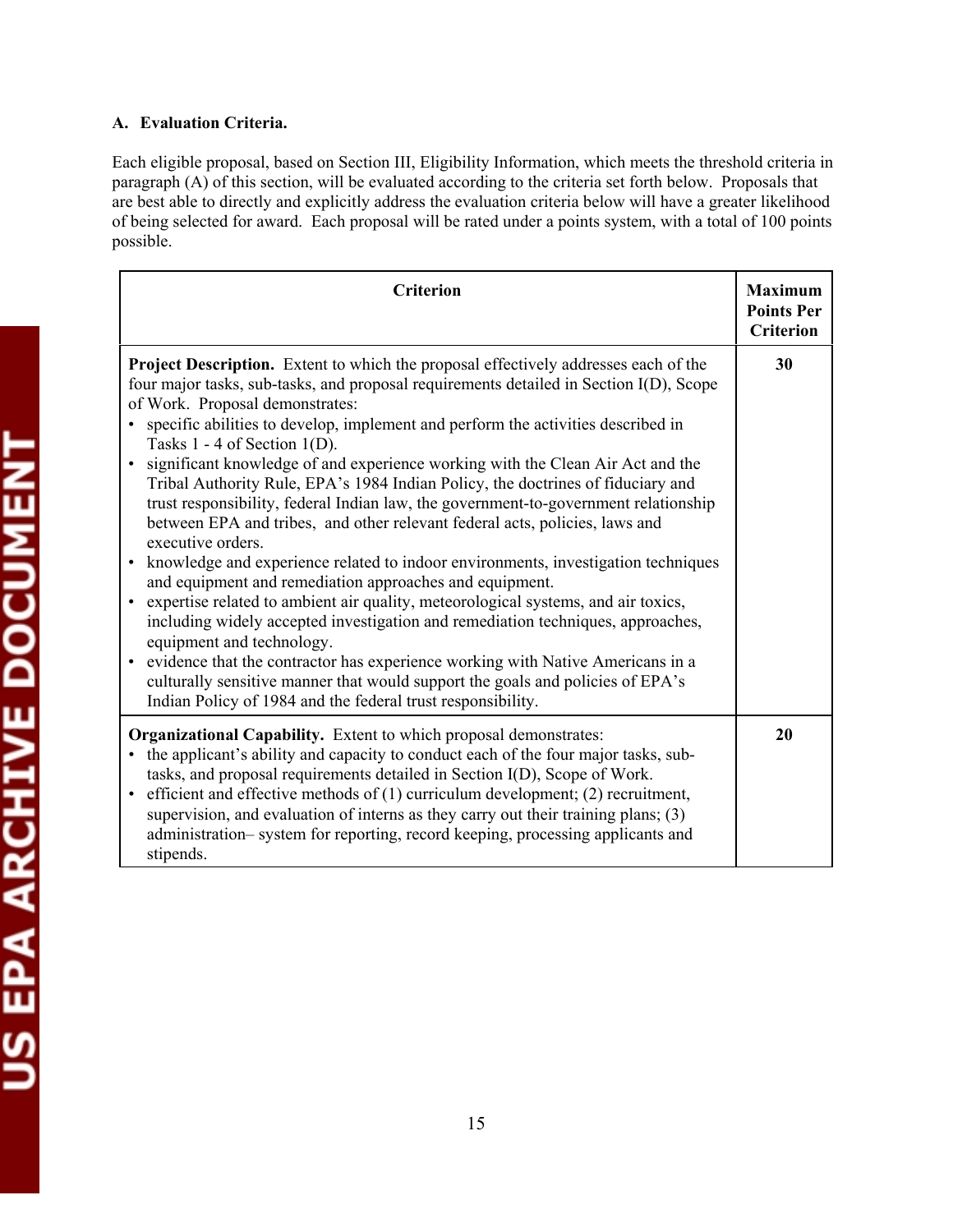| <b>Experience.</b> Extent to which the proposal demonstrates applicant's expertise and<br>experience:<br>• in managing similar training programs; and, how administration of the proposed<br>project will further the recipient's mission.<br>delivering technical training courses in both lecture and interactive formats<br>$\bullet$<br>developing meaningful relationships and acceptance by tribal members and<br>governments that may be beneficial in successfully reaching tribal audiences and<br>recruiting tribal instructors.<br>applicant's experience with tribes, tribal structure and their environmental issues.<br>significant knowledge of and experience working with the Clean Air Act and the<br>Tribal Authority Rule, EPA's 1984 Indian Policy, the doctrines of fiduciary and<br>trust responsibility, federal Indian law, the government-to-government relationship<br>between EPA and tribes, and other relevant federal acts, policies, laws and<br>executive orders.<br>in-depth understanding of Indian country, including its culture, history, politics,<br>$\bullet$<br>health, spirituality, environmental challenges and environmental conditions on<br>reservations nationwide.<br>evidence that the contractor has experience working with Native Americans in a<br>culturally sensitive manner that would support the goals and policies of EPA's<br>Indian Policy of 1984 and the federal trust responsibility. | 20 |
|---------------------------------------------------------------------------------------------------------------------------------------------------------------------------------------------------------------------------------------------------------------------------------------------------------------------------------------------------------------------------------------------------------------------------------------------------------------------------------------------------------------------------------------------------------------------------------------------------------------------------------------------------------------------------------------------------------------------------------------------------------------------------------------------------------------------------------------------------------------------------------------------------------------------------------------------------------------------------------------------------------------------------------------------------------------------------------------------------------------------------------------------------------------------------------------------------------------------------------------------------------------------------------------------------------------------------------------------------------------------------------------------------------------------------------------------------------|----|
| Performance Measurement. Applicant's proposal includes an effective method for<br>tracking the number of tribal environmental professionals trained, and their post -<br>training activities, in increasing tribal activities carrying out air quality assessments in<br>Indian country and implementing air quality programs to address air quality concerns.                                                                                                                                                                                                                                                                                                                                                                                                                                                                                                                                                                                                                                                                                                                                                                                                                                                                                                                                                                                                                                                                                          | 10 |
| <b>Location.</b> Applicant's physical location and the majority of its business operations<br>are within reasonable proximity to Indian country. Proximity is important because<br>close contact and accessibility to tribes is essential, and reasonable proximity will help<br>minimize travel expenses. Applicant's proposal demonstrates the ability to provide<br>professional and technical staff related to TAMS Center activities capable of co-<br>locating in offices at the R&IE National Laboratory in Las Vegas, and residing in the<br>Las Vegas vicinity which serves as the central location for instructor and participant<br>communications.                                                                                                                                                                                                                                                                                                                                                                                                                                                                                                                                                                                                                                                                                                                                                                                          | 5  |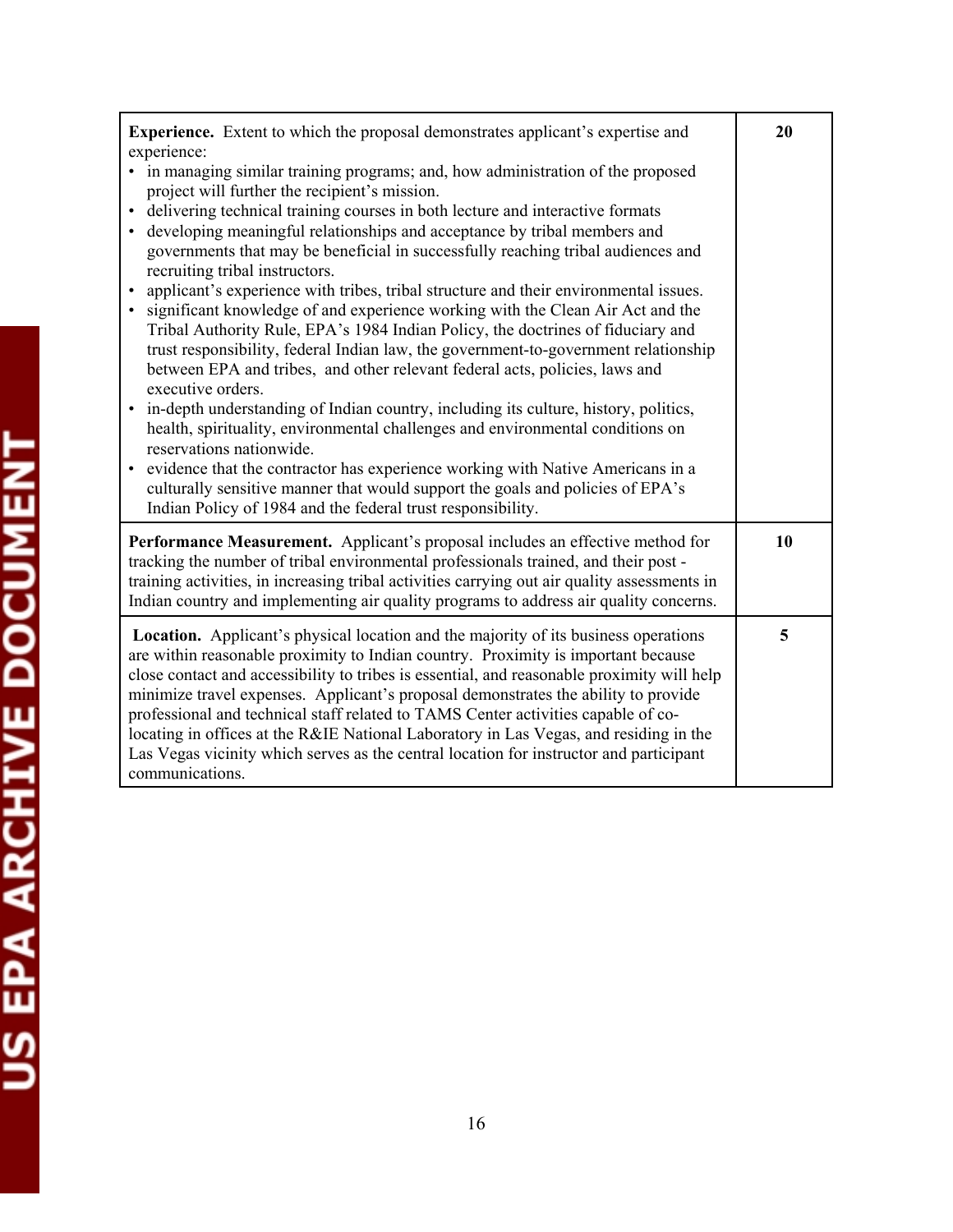| <b>Resources:</b>                                                                        | 15 |
|------------------------------------------------------------------------------------------|----|
| 1. Is the budget clearly stated, detailed, and appropriate to achieve the project's      |    |
| objectives?                                                                              |    |
| 2. Does applicant propose other sources of funding for the project (including use of in- |    |
| kind goods and services)?                                                                |    |
| 3. Have resources been committed by other project stakeholders?                          |    |
| 4. The proposal demonstrates (i) how the applicant will coordinate the use of EPA        |    |
| funding with other Federal and/or non Federal sources of funds to leverage               |    |
| additional resources to carry out the proposed project(s) and/or (ii) that EPA           |    |
| funding will compliment activities relevant to the proposed project(s) carried out by    |    |
| the applicant with other sources of funds or resources. Applicants may use their         |    |
| own funds or other resources for a voluntary match or cost share if the standards at     |    |
| 40 CFR 30.23 or 40 CFR 31.24, as applicable, are met. Only eligible and allowable        |    |
| costs may be used for matches or cost shares. Other Federal grants may not be used       |    |
| as matches or cost shares without specific statutory authority (e.g. HUD's               |    |
| <b>Community Development Block Grants</b>                                                |    |

## **C. Review and Selection Process.**

Each application will be evaluated by a team chosen to address a full range of issues associated with air quality. This Evaluation Team will base its evaluation solely on the selection criteria disclosed in this notice. *(Refer to Section V(A), Evaluation Criteria)*.

Completed evaluations, from the Evaluation Team, will be referred to a Selection Committee that is responsible for further consideration and final selection of proposals. The highest numerically-ranked proposal will be recommended for award.

#### **VI. Award Administration Information**

#### **A. Award Notices.**

Following final selections, all applicants will be notified regarding their application's status.

- 1. EPA anticipates notification to *successful* applicant(s) will be made via telephone, electronic or postal mail by April 22, 2005. This notification, which advises that the applicant's proposal has been selected and is being recommended for award, is not an authorization to begin performance. The award notice signed by the EPA grants officer is the authorizing document and will be provided through postal mail. At a minimum, this process can take up to 90 days from the date of selection.
- 2. EPA anticipates notification to *unsuccessful* applicant(s) will be made via electronic or postal mail by April 22, 2005. In either event, the notification will be sent to the original signer of the application.